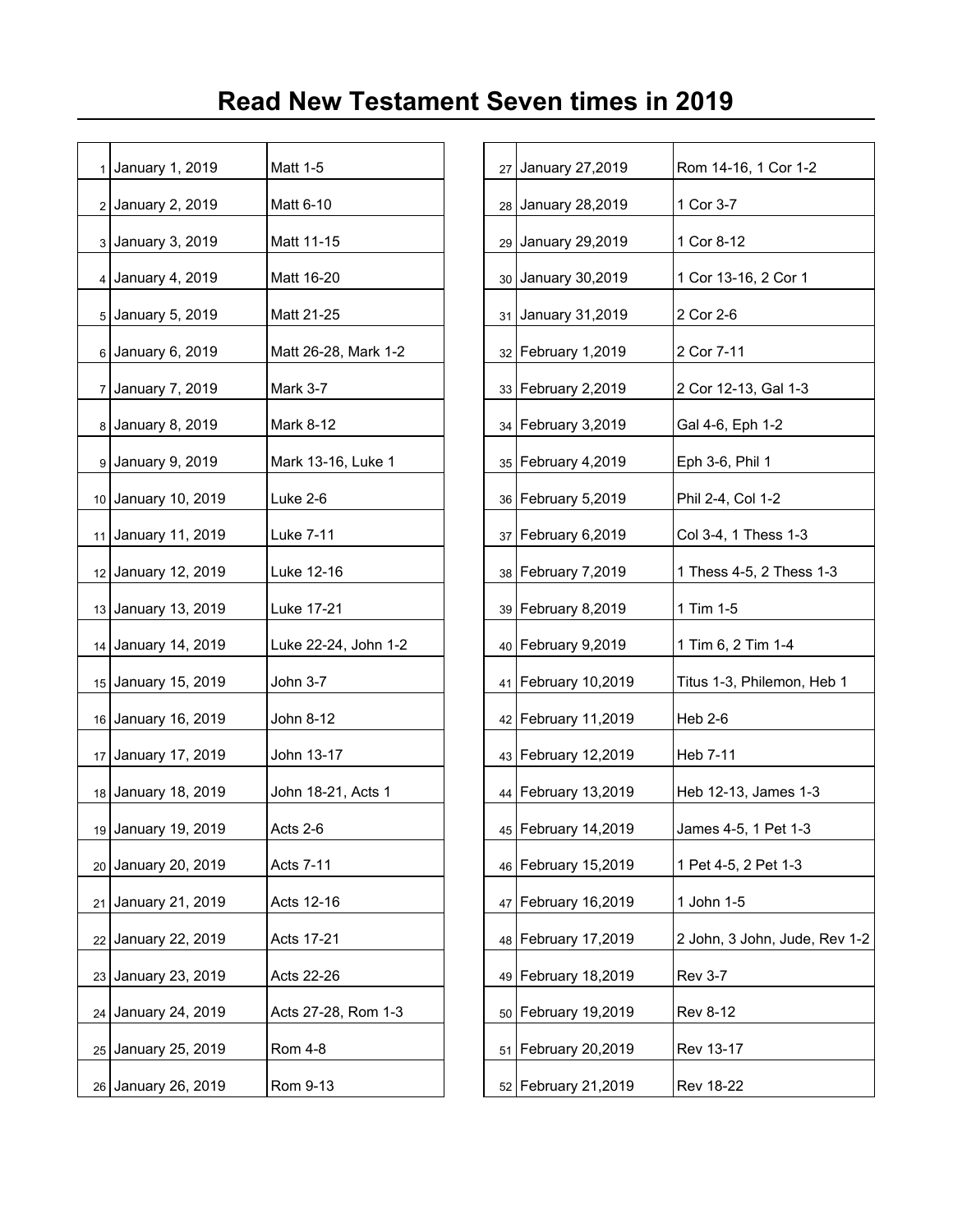|    | 53 February 22,2019    | Matt 1-5             |  | 79 March 20,2019  | Rom 14-16, 1 Cor 1-2     |
|----|------------------------|----------------------|--|-------------------|--------------------------|
|    | 54 February 23, 2019   | Matt 6-10            |  | 80 March 21,2019  | 1 Cor 3-7                |
|    | 55   February 24, 2019 | Matt 11-15           |  | 81 March 22,2019  | 1 Cor 8-12               |
|    | 56 February 25, 2019   | Matt 16-20           |  | 82 March 23,2019  | 1 Cor 13-16, 2 Cor 1     |
|    | 57 February 26, 2019   | Matt 21-25           |  | 83 March 24,2019  | 2 Cor 2-6                |
|    | 58 February 27, 2019   | Matt 26-28, Mark 1-2 |  | 84 March 25,2019  | 2 Cor 7-11               |
|    | 59 February 28, 2019   | Mark 3-7             |  | 85 March 26,2019  | 2 Cor 12-13, Gal 1-3     |
|    | 60 March 1, 2019       | Mark 8-12            |  | 86 March 27,2019  | Gal 4-6, Eph 1-2         |
|    | 61 March 2, 2019       | Mark 13-16, Luke 1   |  | 87 March 28,2019  | Eph 3-6, Phil 1          |
|    | 62 March 3, 2019       | Luke 2-6             |  | 88 March 29,2019  | Phil 2-4, Col 1-2        |
|    | 63 March 4, 2019       | Luke 7-11            |  | 89 March 30,2019  | Col 3-4, 1 Thess 1-3     |
|    | 64 March 5, 2019       | Luke 12-16           |  | 90 March 31,2019  | 1 Thess 4-5, 2 Thess 1-3 |
|    | 65 March 6, 2019       | Luke 17-21           |  | 91 April 1,2019   | 1 Tim 1-5                |
|    | 66 March 7, 2019       | Luke 22-24, John 1-2 |  | 92 April 2,2019   | 1 Tim 6, 2 Tim 1-4       |
|    | 67 March 8, 2019       | John 3-7             |  | 93 April 3,2019   | Titus 1-3, Philemon, Heb |
|    | 68 March 9, 2019       | John 8-12            |  | 94 April 4,2019   | Heb 2-6                  |
|    | 69 March 10, 2019      | John 13-17           |  | 95 April 5,2019   | Heb 7-11                 |
|    | 70 March 11, 2019      | John 18-21, Acts 1   |  | 96 April 6,2019   | Heb 12-13, James 1-3     |
|    | 71 March 12, 2019      | Acts 2-6             |  | 97 April 7,2019   | James 4-5, 1 Pet 1-3     |
|    | 72 March 13, 2019      | Acts 7-11            |  | 98 April 8,2019   | 1 Pet 4-5, 2 Pet 1-3     |
|    | 73 March 14, 2019      | Acts 12-16           |  | 99 April 9,2019   | 1 John 1-5               |
|    | 74 March 15, 2019      | Acts 17-21           |  | 100 April 10,2019 | 2 John, 3 John, Jude, Re |
|    | 75 March 16, 2019      | Acts 22-26           |  | 101 April 11,2019 | <b>Rev 3-7</b>           |
|    | 76 March 17, 2019      | Acts 27-28, Rom 1-3  |  | 102 April 12,2019 | Rev 8-12                 |
| 77 | March 18, 2019         | <b>Rom 4-8</b>       |  | 103 April 13,2019 | Rev 13-17                |
|    | 78 March 19, 2019      | Rom 9-13             |  | 104 April 14,2019 | <b>Rev 18-22</b>         |
|    |                        |                      |  |                   |                          |

| 53 February 22,2019            | Matt 1-5             |     | 79 March 20,2019   | Rom 14-16, 1 Cor 1-2          |
|--------------------------------|----------------------|-----|--------------------|-------------------------------|
| 54   February 23, 2019         | Matt 6-10            |     | 80 March 21,2019   | 1 Cor 3-7                     |
| 55   February 24, 2019         | Matt 11-15           |     | 81 March 22,2019   | 1 Cor 8-12                    |
| 56 February 25, 2019           | Matt 16-20           |     | 82 March 23,2019   | 1 Cor 13-16, 2 Cor 1          |
| 57   February 26, 2019         | Matt 21-25           |     | 83 March 24,2019   | 2 Cor 2-6                     |
| 58 February 27, 2019           | Matt 26-28, Mark 1-2 |     | 84 March 25,2019   | 2 Cor 7-11                    |
| 59 February 28, 2019           | Mark 3-7             |     | 85 March 26,2019   | 2 Cor 12-13, Gal 1-3          |
| 60 March 1, 2019               | Mark 8-12            |     | 86 March 27,2019   | Gal 4-6, Eph 1-2              |
| 61   March 2, 2019             | Mark 13-16, Luke 1   |     | 87   March 28,2019 | Eph 3-6, Phil 1               |
| 62 March 3, 2019               | Luke 2-6             |     | 88 March 29,2019   | Phil 2-4, Col 1-2             |
| 63 March 4, 2019               | Luke 7-11            |     | 89 March 30,2019   | Col 3-4, 1 Thess 1-3          |
| 64   March 5, 2019             | Luke 12-16           |     | 90 March 31,2019   | 1 Thess 4-5, 2 Thess 1-3      |
| 65 March 6, 2019               | Luke 17-21           |     | 91 April 1,2019    | 1 Tim 1-5                     |
| 66   March 7, 2019             | Luke 22-24, John 1-2 |     | 92 April 2,2019    | 1 Tim 6, 2 Tim 1-4            |
| 67 March 8, 2019               | John 3-7             |     | 93 April 3,2019    | Titus 1-3, Philemon, Heb 1    |
| 68   March 9, 2019             | John 8-12            |     | 94 April 4,2019    | Heb 2-6                       |
| 69 March 10, 2019              | John 13-17           |     | 95 April 5,2019    | Heb 7-11                      |
| 70 March 11, 2019              | John 18-21, Acts 1   |     | 96 April 6,2019    | Heb 12-13, James 1-3          |
| <sub>71</sub>   March 12, 2019 | Acts 2-6             |     | 97 April 7,2019    | James 4-5, 1 Pet 1-3          |
| 72 March 13, 2019              | <b>Acts 7-11</b>     | 98  | April 8,2019       | 1 Pet 4-5, 2 Pet 1-3          |
| 73 March 14, 2019              | Acts 12-16           |     | 99 April 9,2019    | 1 John 1-5                    |
| 74   March 15, 2019            | Acts 17-21           |     | 100 April 10,2019  | 2 John, 3 John, Jude, Rev 1-2 |
| 75   March 16, 2019            | Acts 22-26           | 101 | April 11,2019      | <b>Rev 3-7</b>                |
| 76   March 17, 2019            | Acts 27-28, Rom 1-3  |     | 102 April 12,2019  | <b>Rev 8-12</b>               |
| 77   March 18, 2019            | <b>Rom 4-8</b>       |     | 103 April 13,2019  | Rev 13-17                     |
| 78 March 19, 2019              | Rom 9-13             |     | 104 April 14,2019  | <b>Rev 18-22</b>              |
|                                |                      |     |                    |                               |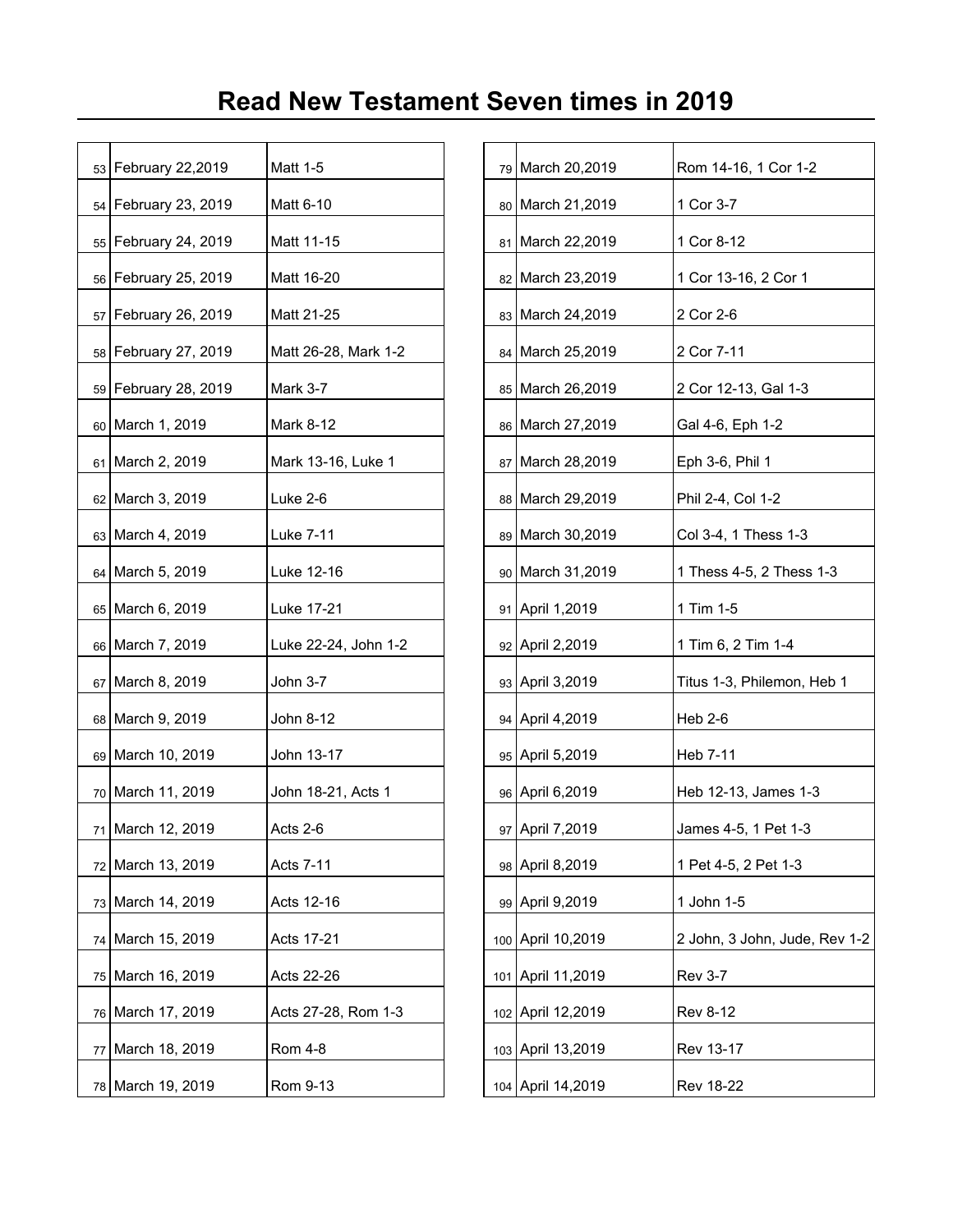| 105 April 15, 2019 | Matt 1-5             |  | 131 May 11,2019  | Rom 14-16, 1 Cor 1-2     |
|--------------------|----------------------|--|------------------|--------------------------|
| 106 April 16, 2019 | Matt 6-10            |  | 132 May 12,2019  | 1 Cor 3-7                |
| 107 April 17, 2019 | Matt 11-15           |  | 133 May 13,2019  | 1 Cor 8-12               |
| 108 April 18, 2019 | Matt 16-20           |  | 134 May 14,2019  | 1 Cor 13-16, 2 Cor 1     |
| 109 April 19, 2019 | Matt 21-25           |  | 135 May 15,2019  | 2 Cor 2-6                |
| 110 April 20, 2019 | Matt 26-28, Mark 1-2 |  | 136 May 16,2019  | 2 Cor 7-11               |
| 111 April 21, 2019 | Mark 3-7             |  | 137 May 17,2019  | 2 Cor 12-13, Gal 1-3     |
| 112 April 22, 2019 | Mark 8-12            |  | 138 May 18,2019  | Gal 4-6, Eph 1-2         |
| 113 April 23, 2019 | Mark 13-16, Luke 1   |  | 139 May 19,2019  | Eph 3-6, Phil 1          |
| 114 April 24, 2019 | Luke 2-6             |  | 140 May 20,2019  | Phil 2-4, Col 1-2        |
| 115 April 25, 2019 | Luke 7-11            |  | 141 May 21,2019  | Col 3-4, 1 Thess 1-3     |
| 116 April 26, 2019 | Luke 12-16           |  | 142 May 22,2019  | 1 Thess 4-5, 2 Thess 1-3 |
| 117 April 27, 2019 | Luke 17-21           |  | 143 May 23,2019  | 1 Tim 1-5                |
| 118 April 28, 2019 | Luke 22-24, John 1-2 |  | 144 May 24, 2019 | 1 Tim 6, 2 Tim 1-4       |
| 119 April 29, 2019 | John 3-7             |  | 145 May 25,2019  | Titus 1-3, Philemon, Heb |
| 120 April 30, 2019 | John 8-12            |  | 146 May 26,2019  | <b>Heb 2-6</b>           |
| 121 May 1, 2019    | John 13-17           |  | 147 May 27,2019  | Heb 7-11                 |
| 122 May 2, 2019    | John 18-21, Acts 1   |  | 148 May 28,2019  | Heb 12-13, James 1-3     |
| 123 May 3, 2019    | Acts 2-6             |  | 149 May 29,2019  | James 4-5, 1 Pet 1-3     |
| 124 May 4, 2019    | Acts 7-11            |  | 150 May 30,2019  | 1 Pet 4-5, 2 Pet 1-3     |
| 125 May 5, 2019    | Acts 12-16           |  | 151 May 31,2019  | 1 John 1-5               |
| 126 May 6, 2019    | Acts 17-21           |  | 152 June 1,2019  | 2 John, 3 John, Jude, Re |
| 127 May 7, 2019    | Acts 22-26           |  | 153 June 2,2019  | <b>Rev 3-7</b>           |
| 128 May 8, 2019    | Acts 27-28, Rom 1-3  |  | 154 June 3,2019  | <b>Rev 8-12</b>          |
| 129 May 9, 2019    | Rom 4-8              |  | 155 June 4,2019  | Rev 13-17                |
| 130 May 10, 2019   | Rom 9-13             |  | 156 June 5,2019  | <b>Rev 18-22</b>         |
|                    |                      |  |                  |                          |

| 105 April 15, 2019   | Matt 1-5             |     | 131 May 11,2019  | Rom 14-16, 1 Cor 1-2          |
|----------------------|----------------------|-----|------------------|-------------------------------|
| 106 April 16, 2019   | Matt 6-10            |     | 132 May 12,2019  | 1 Cor 3-7                     |
| 107 April 17, 2019   | Matt 11-15           |     | 133 May 13,2019  | 1 Cor 8-12                    |
| 108 April 18, 2019   | Matt 16-20           |     | 134 May 14,2019  | 1 Cor 13-16, 2 Cor 1          |
| 109 April 19, 2019   | Matt 21-25           |     | 135 May 15,2019  | 2 Cor 2-6                     |
| 110 April 20, 2019   | Matt 26-28, Mark 1-2 |     | 136 May 16,2019  | 2 Cor 7-11                    |
| 111 April 21, 2019   | Mark 3-7             |     | 137 May 17,2019  | 2 Cor 12-13, Gal 1-3          |
| 112 April 22, 2019   | Mark 8-12            |     | 138 May 18,2019  | Gal 4-6, Eph 1-2              |
| 113 April 23, 2019   | Mark 13-16, Luke 1   |     | 139 May 19,2019  | Eph 3-6, Phil 1               |
| 114 April 24, 2019   | Luke 2-6             |     | 140 May 20,2019  | Phil 2-4, Col 1-2             |
| 115 April 25, 2019   | Luke 7-11            |     | 141 May 21,2019  | Col 3-4, 1 Thess 1-3          |
| 116 April 26, 2019   | Luke 12-16           |     | 142 May 22,2019  | 1 Thess 4-5, 2 Thess 1-3      |
| 117 April 27, 2019   | Luke 17-21           |     | 143 May 23,2019  | 1 Tim 1-5                     |
| 118 April 28, 2019   | Luke 22-24, John 1-2 |     | 144 May 24, 2019 | 1 Tim 6, 2 Tim 1-4            |
| 119 April 29, 2019   | John 3-7             |     | 145 May 25,2019  | Titus 1-3, Philemon, Heb 1    |
| 120   April 30, 2019 | John 8-12            |     | 146 May 26,2019  | $Heb$ 2-6                     |
| 121   May 1, 2019    | John 13-17           |     | 147 May 27,2019  | Heb 7-11                      |
| 122 May 2, 2019      | John 18-21, Acts 1   |     | 148 May 28,2019  | Heb 12-13, James 1-3          |
| 123 May 3, 2019      | Acts 2-6             |     | 149 May 29,2019  | James 4-5, 1 Pet 1-3          |
| 124   May 4, 2019    | <b>Acts 7-11</b>     |     | 150 May 30,2019  | 1 Pet 4-5, 2 Pet 1-3          |
| 125 May 5, 2019      | Acts 12-16           | 151 | May 31,2019      | 1 John 1-5                    |
| 126 May 6, 2019      | Acts 17-21           | 152 | June 1,2019      | 2 John, 3 John, Jude, Rev 1-2 |
| 127 May 7, 2019      | Acts 22-26           | 153 | June 2,2019      | <b>Rev 3-7</b>                |
| 128 May 8, 2019      | Acts 27-28, Rom 1-3  | 154 | June 3,2019      | <b>Rev 8-12</b>               |
| 129 May 9, 2019      | <b>Rom 4-8</b>       | 155 | June 4,2019      | Rev 13-17                     |
| 130 May 10, 2019     | Rom 9-13             |     | 156 June 5,2019  | Rev 18-22                     |
|                      |                      |     |                  |                               |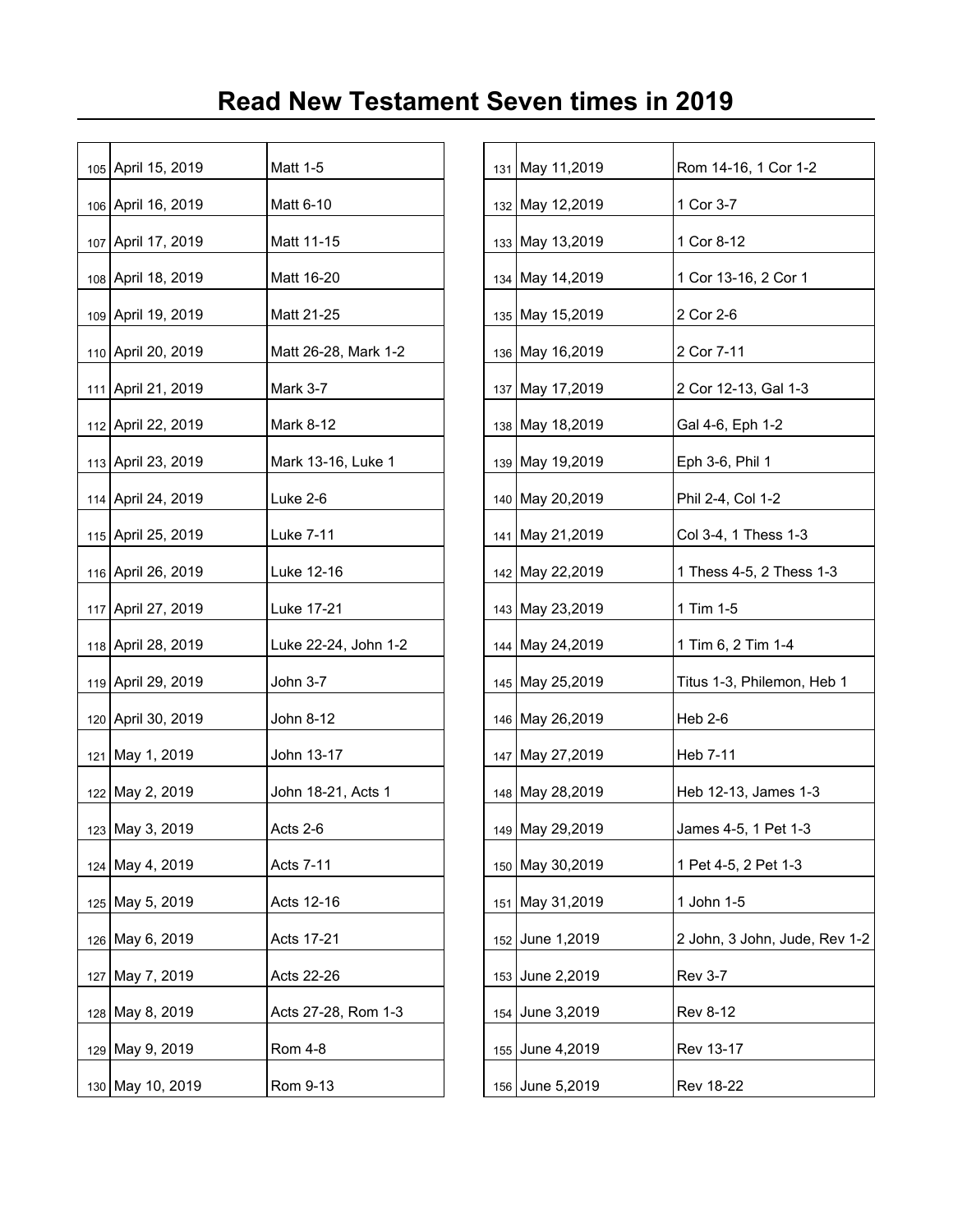| 157 June 6, 2019  | Matt 1-5             |  | 183 July 2,2019   | Rom 14-16, 1 Cor 1-2     |
|-------------------|----------------------|--|-------------------|--------------------------|
| 158 June 7, 2019  | Matt 6-10            |  | 184 July 3,2019   | 1 Cor 3-7                |
| 159 June 8, 2019  | Matt 11-15           |  | 185 July 4,2019   | 1 Cor 8-12               |
| 160 June 9, 2019  | Matt 16-20           |  | 186 July 5,2019   | 1 Cor 13-16, 2 Cor 1     |
| 161 June 10, 2019 | Matt 21-25           |  | 187 July 6,2019   | 2 Cor 2-6                |
| 162 June 11, 2019 | Matt 26-28, Mark 1-2 |  | 188 July 7,2019   | 2 Cor 7-11               |
| 163 June 12, 2019 | Mark 3-7             |  | 189 July 8,2019   | 2 Cor 12-13, Gal 1-3     |
| 164 June 13, 2019 | Mark 8-12            |  | 190 July 9,2019   | Gal 4-6, Eph 1-2         |
| 165 June 14, 2019 | Mark 13-16, Luke 1   |  | 191 July 10,2019  | Eph 3-6, Phil 1          |
| 166 June 15, 2019 | Luke 2-6             |  | 192 July 11,2019  | Phil 2-4, Col 1-2        |
| 167 June 16, 2019 | Luke 7-11            |  | 193 July 12,2019  | Col 3-4, 1 Thess 1-3     |
| 168 June 17, 2019 | Luke 12-16           |  | 194 July 13,2019  | 1 Thess 4-5, 2 Thess 1-3 |
| 169 June 18, 2019 | Luke 17-21           |  | 195 July 14,2019  | 1 Tim 1-5                |
| 170 June 19, 2019 | Luke 22-24, John 1-2 |  | 196 July 15,2019  | 1 Tim 6, 2 Tim 1-4       |
| 171 June 20, 2019 | John 3-7             |  | 197 July 16,2019  | Titus 1-3, Philemon, Heb |
| 172 June 21, 2019 | John 8-12            |  | 198 July 17,2019  | <b>Heb 2-6</b>           |
| 173 June 22, 2019 | John 13-17           |  | 199 July 18,2019  | Heb 7-11                 |
| 174 June 23, 2019 | John 18-21, Acts 1   |  | 200 July 19,2019  | Heb 12-13, James 1-3     |
| 175 June 24, 2019 | Acts 2-6             |  | 201 July 20,2019  | James 4-5, 1 Pet 1-3     |
| 176 June 25, 2019 | Acts 7-11            |  | 202 July 21,2019  | 1 Pet 4-5, 2 Pet 1-3     |
| 177 June 26, 2019 | Acts 12-16           |  | 203 July 22,2019  | 1 John 1-5               |
| 178 June 27, 2019 | Acts 17-21           |  | 204 July 23,2019  | 2 John, 3 John, Jude, Re |
| 179 June 28, 2019 | Acts 22-26           |  | 205 July 24, 2019 | <b>Rev 3-7</b>           |
| 180 June 29, 2019 | Acts 27-28, Rom 1-3  |  | 206 July 25,2019  | <b>Rev 8-12</b>          |
| 181 June 30, 2019 | Rom 4-8              |  | 207 July 26,2019  | Rev 13-17                |
| 182 July 1, 2019  | Rom 9-13             |  | 208 July 27,2019  | <b>Rev 18-22</b>         |
|                   |                      |  |                   |                          |

| 157 June 6, 2019  | Matt 1-5             |     | 183 July 2,2019  | Rom 14-16, 1 Cor 1-2          |
|-------------------|----------------------|-----|------------------|-------------------------------|
| 158 June 7, 2019  | Matt 6-10            |     | 184 July 3,2019  | 1 Cor 3-7                     |
| 159 June 8, 2019  | Matt 11-15           |     | 185 July 4,2019  | 1 Cor 8-12                    |
| 160 June 9, 2019  | Matt 16-20           |     | 186 July 5,2019  | 1 Cor 13-16, 2 Cor 1          |
| 161 June 10, 2019 | Matt 21-25           | 187 | July 6,2019      | 2 Cor 2-6                     |
| 162 June 11, 2019 | Matt 26-28, Mark 1-2 |     | 188 July 7,2019  | 2 Cor 7-11                    |
| 163 June 12, 2019 | Mark 3-7             |     | 189 July 8,2019  | 2 Cor 12-13, Gal 1-3          |
| 164 June 13, 2019 | Mark 8-12            |     | 190 July 9,2019  | Gal 4-6, Eph 1-2              |
| 165 June 14, 2019 | Mark 13-16, Luke 1   |     | 191 July 10,2019 | Eph 3-6, Phil 1               |
| 166 June 15, 2019 | Luke 2-6             |     | 192 July 11,2019 | Phil 2-4, Col 1-2             |
| 167 June 16, 2019 | Luke 7-11            |     | 193 July 12,2019 | Col 3-4, 1 Thess 1-3          |
| 168 June 17, 2019 | Luke 12-16           | 194 | July 13,2019     | 1 Thess 4-5, 2 Thess 1-3      |
| 169 June 18, 2019 | Luke 17-21           |     | 195 July 14,2019 | 1 Tim 1-5                     |
| 170 June 19, 2019 | Luke 22-24, John 1-2 |     | 196 July 15,2019 | 1 Tim 6, 2 Tim 1-4            |
| 171 June 20, 2019 | John 3-7             | 197 | July 16,2019     | Titus 1-3, Philemon, Heb 1    |
| 172 June 21, 2019 | John 8-12            |     | 198 July 17,2019 | $Heb$ 2-6                     |
| 173 June 22, 2019 | John 13-17           |     | 199 July 18,2019 | Heb 7-11                      |
| 174 June 23, 2019 | John 18-21, Acts 1   |     | 200 July 19,2019 | Heb 12-13, James 1-3          |
| 175 June 24, 2019 | Acts 2-6             |     | 201 July 20,2019 | James 4-5, 1 Pet 1-3          |
| 176 June 25, 2019 | Acts 7-11            | 202 | July 21,2019     | 1 Pet 4-5, 2 Pet 1-3          |
| 177 June 26, 2019 | Acts 12-16           |     | 203 July 22,2019 | 1 John 1-5                    |
| 178 June 27, 2019 | Acts 17-21           | 204 | July 23,2019     | 2 John, 3 John, Jude, Rev 1-2 |
| 179 June 28, 2019 | Acts 22-26           | 205 | July 24,2019     | <b>Rev 3-7</b>                |
| 180 June 29, 2019 | Acts 27-28, Rom 1-3  |     | 206 July 25,2019 | <b>Rev 8-12</b>               |
| 181 June 30, 2019 | <b>Rom 4-8</b>       | 207 | July 26,2019     | Rev 13-17                     |
| 182 July 1, 2019  | Rom 9-13             |     | 208 July 27,2019 | <b>Rev 18-22</b>              |
|                   |                      |     |                  |                               |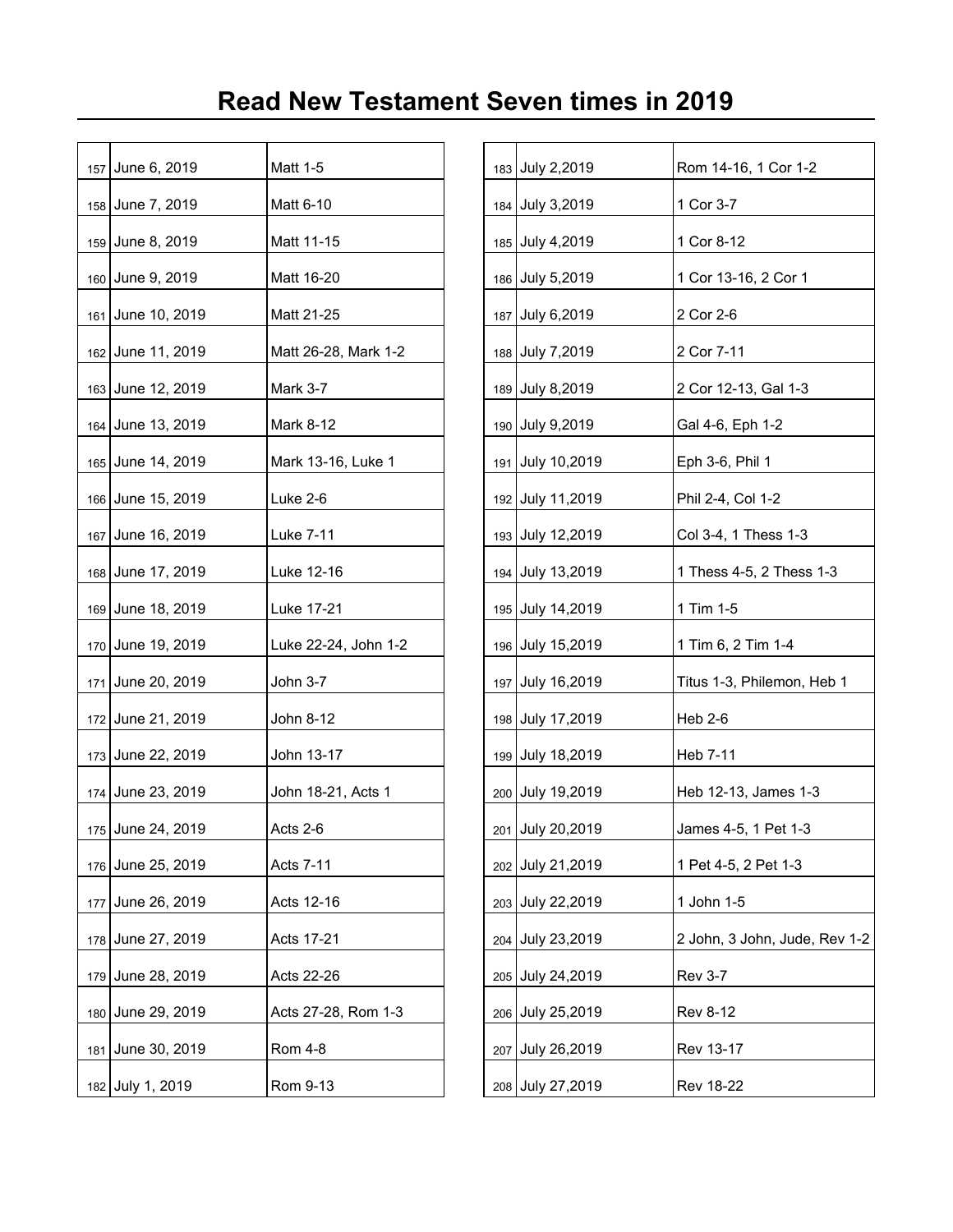|  | 209 July 28, 2019   | Matt 1-5             |     | 235 August 23,2019      | Rom 14-16, 1 Cor 1-2     |
|--|---------------------|----------------------|-----|-------------------------|--------------------------|
|  | 210 July 29, 2019   | Matt 6-10            |     | 236 August 24, 2019     | 1 Cor 3-7                |
|  | 211 July 30, 2019   | Matt 11-15           |     | 237 August 25,2019      | 1 Cor 8-12               |
|  | 212 July 31, 2019   | Matt 16-20           |     | 238 August 26, 2019     | 1 Cor 13-16, 2 Cor 1     |
|  | 213 August 1, 2019  | Matt 21-25           |     | 239 August 27,2019      | 2 Cor 2-6                |
|  | 214 August 2, 2019  | Matt 26-28, Mark 1-2 |     | 240 August 28,2019      | 2 Cor 7-11               |
|  | 215 August 3, 2019  | <b>Mark 3-7</b>      |     | 241 August 29,2019      | 2 Cor 12-13, Gal 1-3     |
|  | 216 August 4, 2019  | Mark 8-12            |     | 242 August 30, 2019     | Gal 4-6, Eph 1-2         |
|  | 217 August 5, 2019  | Mark 13-16, Luke 1   |     | 243 August 31,2019      | Eph 3-6, Phil 1          |
|  | 218 August 6, 2019  | Luke 2-6             |     | 244   September 1,2019  | Phil 2-4, Col 1-2        |
|  | 219 August 7, 2019  | Luke 7-11            |     | 245   September 2,2019  | Col 3-4, 1 Thess 1-3     |
|  | 220 August 8, 2019  | Luke 12-16           |     | 246   September 3,2019  | 1 Thess 4-5, 2 Thess 1-3 |
|  | 221 August 9, 2019  | Luke 17-21           | 247 | September 4,2019        | 1 Tim 1-5                |
|  | 222 August 10, 2019 | Luke 22-24, John 1-2 |     | 248   September 5,2019  | 1 Tim 6, 2 Tim 1-4       |
|  | 223 August 11, 2019 | John 3-7             |     | 249 September 6,2019    | Titus 1-3, Philemon, Heb |
|  | 224 August 12, 2019 | John 8-12            |     | 250   September 7,2019  | Heb 2-6                  |
|  | 225 August 13, 2019 | John 13-17           | 251 | September 8,2019        | Heb 7-11                 |
|  | 226 August 14, 2019 | John 18-21, Acts 1   | 252 | September 9,2019        | Heb 12-13, James 1-3     |
|  | 227 August 15, 2019 | Acts 2-6             |     | 253 September 10,2019   | James 4-5, 1 Pet 1-3     |
|  | 228 August 16, 2019 | Acts 7-11            |     | 254   September 11,2019 | 1 Pet 4-5, 2 Pet 1-3     |
|  | 229 August 17, 2019 | Acts 12-16           | 255 | September 12,2019       | 1 John 1-5               |
|  | 230 August 18, 2019 | Acts 17-21           |     | 256   September 13,2019 | 2 John, 3 John, Jude, Re |
|  | 231 August 19, 2019 | Acts 22-26           | 257 | September 14,2019       | <b>Rev 3-7</b>           |
|  | 232 August 20, 2019 | Acts 27-28, Rom 1-3  | 258 | September 15,2019       | <b>Rev 8-12</b>          |
|  | 233 August 21, 2019 | <b>Rom 4-8</b>       | 259 | September 16,2019       | Rev 13-17                |
|  | 234 August 22, 2019 | Rom 9-13             |     | 260   September 17,2019 | <b>Rev 18-22</b>         |
|  |                     |                      |     |                         |                          |

|     | 209 July 28, 2019              | Matt 1-5             |     |     | 235 August 23, 2019     | Rom 14-16, 1 Cor 1-2          |
|-----|--------------------------------|----------------------|-----|-----|-------------------------|-------------------------------|
|     | 210 July 29, 2019              | Matt 6-10            |     |     | 236 August 24, 2019     | 1 Cor 3-7                     |
|     | 211 July 30, 2019              | Matt 11-15           |     |     | 237 August 25,2019      | 1 Cor 8-12                    |
|     | 212 July 31, 2019              | Matt 16-20           |     |     | 238 August 26, 2019     | 1 Cor 13-16, 2 Cor 1          |
|     | 213 August 1, 2019             | Matt 21-25           |     |     | 239 August 27,2019      | 2 Cor 2-6                     |
|     | 214 August 2, 2019             | Matt 26-28, Mark 1-2 |     |     | 240 August 28,2019      | 2 Cor 7-11                    |
|     | 215 August 3, 2019             | Mark 3-7             |     | 241 | August 29,2019          | 2 Cor 12-13, Gal 1-3          |
|     | 216   August 4, 2019           | Mark 8-12            |     |     | 242 August 30,2019      | Gal 4-6, Eph 1-2              |
|     | 217 August 5, 2019             | Mark 13-16, Luke 1   |     |     | 243 August 31, 2019     | Eph 3-6, Phil 1               |
|     | 218 August 6, 2019             | Luke 2-6             |     | 244 | September 1,2019        | Phil 2-4, Col 1-2             |
|     | 219 August 7, 2019             | Luke 7-11            |     |     | 245   September 2,2019  | Col 3-4, 1 Thess 1-3          |
|     | 220 August 8, 2019             | Luke 12-16           |     |     | 246   September 3,2019  | 1 Thess 4-5, 2 Thess 1-3      |
|     | 221 August 9, 2019             | Luke 17-21           |     |     | 247   September 4,2019  | 1 Tim 1-5                     |
|     | 222 August 10, 2019            | Luke 22-24, John 1-2 |     |     | 248   September 5,2019  | 1 Tim 6, 2 Tim 1-4            |
|     | 223 August 11, 2019            | John 3-7             |     |     | 249 September 6,2019    | Titus 1-3, Philemon, Heb 1    |
|     | 224 August 12, 2019            | John 8-12            |     |     | 250   September 7,2019  | $Heb$ 2-6                     |
|     | 225 August 13, 2019            | John 13-17           | 251 |     | September 8,2019        | Heb 7-11                      |
|     | 226 August 14, 2019            | John 18-21, Acts 1   |     | 252 | September 9,2019        | Heb 12-13, James 1-3          |
|     | <sub>227</sub> August 15, 2019 | Acts 2-6             |     |     | 253   September 10,2019 | James 4-5, 1 Pet 1-3          |
|     | 228 August 16, 2019            | Acts 7-11            | 254 |     | September 11,2019       | 1 Pet 4-5, 2 Pet 1-3          |
|     | 229 August 17, 2019            | Acts 12-16           | 255 |     | September 12,2019       | 1 John 1-5                    |
|     | 230 August 18, 2019            | Acts 17-21           | 256 |     | September 13,2019       | 2 John, 3 John, Jude, Rev 1-2 |
| 231 | August 19, 2019                | Acts 22-26           | 257 |     | September 14,2019       | <b>Rev 3-7</b>                |
|     | 232 August 20, 2019            | Acts 27-28, Rom 1-3  | 258 |     | September 15,2019       | <b>Rev 8-12</b>               |
|     | 233 August 21, 2019            | Rom 4-8              | 259 |     | September 16,2019       | Rev 13-17                     |
|     | 234 August 22, 2019            | Rom 9-13             |     |     | 260 September 17,2019   | <b>Rev 18-22</b>              |
|     |                                |                      |     |     |                         |                               |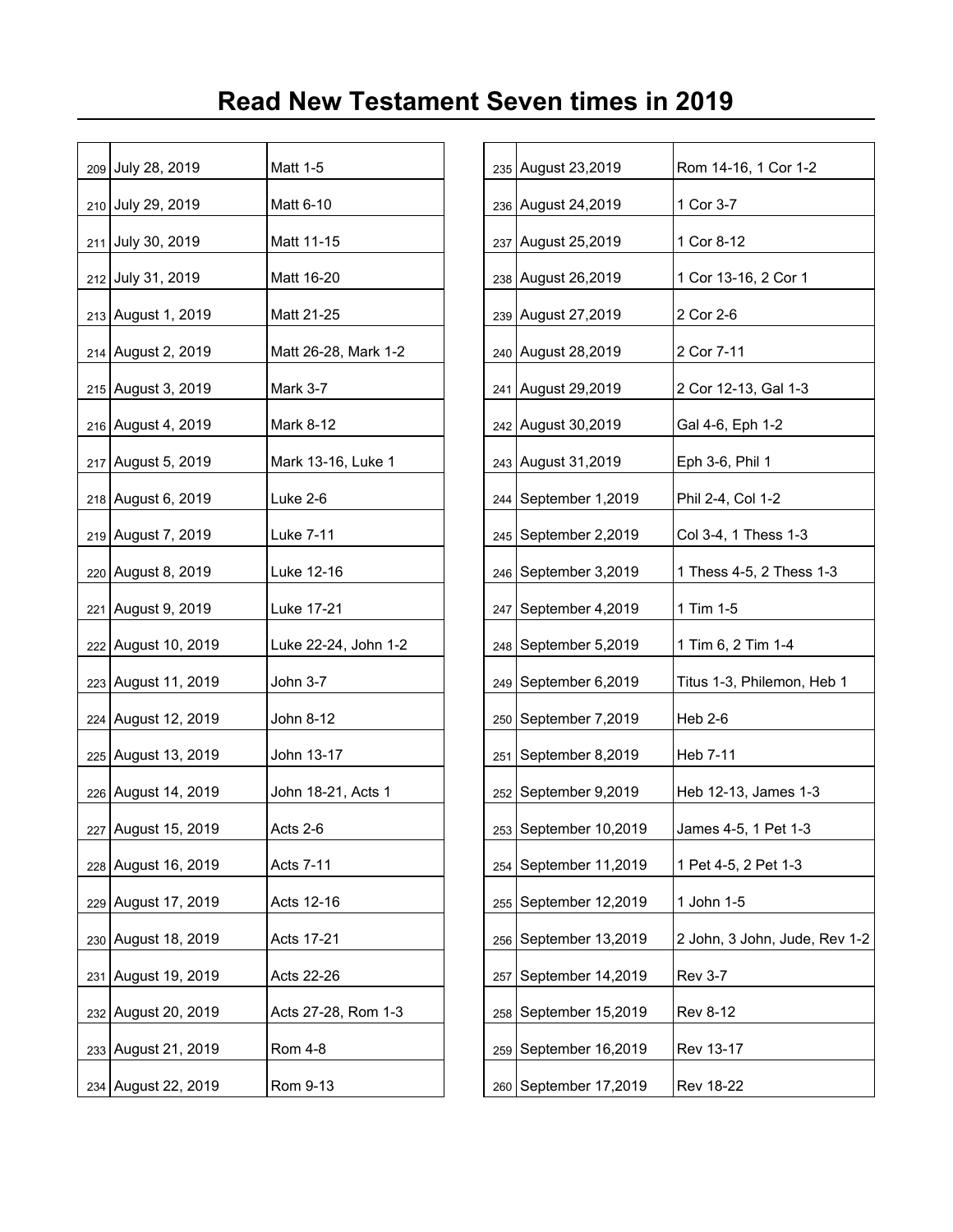| 261 | September 18, 2019       | Matt 1-5             | 287 | October 14,2019       | Rom 14-16, 1 Cor 1-2     |
|-----|--------------------------|----------------------|-----|-----------------------|--------------------------|
|     | 262 September 19, 2019   | Matt 6-10            |     | 288 October 15,2019   | 1 Cor 3-7                |
|     | 263   September 20, 2019 | Matt 11-15           | 289 | October 16,2019       | 1 Cor 8-12               |
| 264 | September 21, 2019       | Matt 16-20           | 290 | October 17,2019       | 1 Cor 13-16, 2 Cor 1     |
|     | 265   September 22, 2019 | Matt 21-25           | 291 | October 18,2019       | 2 Cor 2-6                |
|     | 266 September 23, 2019   | Matt 26-28, Mark 1-2 | 292 | October 19,2019       | 2 Cor 7-11               |
| 267 | September 24, 2019       | Mark 3-7             | 293 | October 20,2019       | 2 Cor 12-13, Gal 1-3     |
|     | 268   September 25, 2019 | Mark 8-12            | 294 | October 21,2019       | Gal 4-6, Eph 1-2         |
|     | 269 September 26, 2019   | Mark 13-16, Luke 1   |     | 295 October 22,2019   | Eph 3-6, Phil 1          |
|     | 270 September 27, 2019   | Luke 2-6             | 296 | October 23,2019       | Phil 2-4, Col 1-2        |
| 271 | September 28, 2019       | Luke 7-11            | 297 | October 24,2019       | Col 3-4, 1 Thess 1-3     |
| 272 | September 29, 2019       | Luke 12-16           | 298 | October 25,2019       | 1 Thess 4-5, 2 Thess 1-3 |
| 273 | September 30, 2019       | Luke 17-21           | 299 | October 26,2019       | 1 Tim 1-5                |
| 274 | October 1, 2019          | Luke 22-24, John 1-2 |     | 300 October 27,2019   | 1 Tim 6, 2 Tim 1-4       |
| 275 | October 2, 2019          | John 3-7             | 301 | October 28,2019       | Titus 1-3, Philemon, Heb |
|     | 276 October 3, 2019      | John 8-12            |     | 302 October 29,2019   | <b>Heb 2-6</b>           |
|     | 277 October 4, 2019      | John 13-17           |     | 303 October 30,2019   | Heb 7-11                 |
|     | 278 October 5, 2019      | John 18-21, Acts 1   |     | 304 October 31,2019   | Heb 12-13, James 1-3     |
|     | 279 October 6, 2019      | Acts 2-6             |     | 305   November 1,2019 | James 4-5, 1 Pet 1-3     |
| 280 | October 7, 2019          | Acts 7-11            |     | 306 November 2,2019   | 1 Pet 4-5, 2 Pet 1-3     |
| 281 | October 8, 2019          | Acts 12-16           | 307 | November 3,2019       | 1 John 1-5               |
|     | 282 October 9, 2019      | Acts 17-21           |     | 308 November 4,2019   | 2 John, 3 John, Jude, Re |
|     | 283 October 10, 2019     | Acts 22-26           |     | 309 November 5,2019   | <b>Rev 3-7</b>           |
| 284 | October 11, 2019         | Acts 27-28, Rom 1-3  |     | 310 November 6,2019   | <b>Rev 8-12</b>          |
| 285 | October 12, 2019         | Rom 4-8              |     | 311 November 7,2019   | Rev 13-17                |
|     | 286 October 13, 2019     | Rom 9-13             |     | 312 November 8,2019   | <b>Rev 18-22</b>         |
|     |                          |                      |     |                       |                          |

| 261   | September 18, 2019       | Matt 1-5             | 287 | October 14,2019     | Rom 14-16, 1 Cor 1-2          |
|-------|--------------------------|----------------------|-----|---------------------|-------------------------------|
| 262   | September 19, 2019       | Matt 6-10            | 288 | October 15,2019     | 1 Cor 3-7                     |
|       | 263   September 20, 2019 | Matt 11-15           | 289 | October 16,2019     | 1 Cor 8-12                    |
| 264   | September 21, 2019       | Matt 16-20           | 290 | October 17,2019     | 1 Cor 13-16, 2 Cor 1          |
|       | 265   September 22, 2019 | Matt 21-25           | 291 | October 18,2019     | 2 Cor 2-6                     |
| 266   | September 23, 2019       | Matt 26-28, Mark 1-2 | 292 | October 19,2019     | 2 Cor 7-11                    |
| 267   | September 24, 2019       | Mark 3-7             | 293 | October 20,2019     | 2 Cor 12-13, Gal 1-3          |
| 268   | September 25, 2019       | Mark 8-12            | 294 | October 21,2019     | Gal 4-6, Eph 1-2              |
| 269   | September 26, 2019       | Mark 13-16, Luke 1   | 295 | October 22,2019     | Eph 3-6, Phil 1               |
|       | 270 September 27, 2019   | Luke 2-6             | 296 | October 23,2019     | Phil 2-4, Col 1-2             |
| 271   | September 28, 2019       | Luke 7-11            | 297 | October 24,2019     | Col 3-4, 1 Thess 1-3          |
|       | 272   September 29, 2019 | Luke 12-16           | 298 | October 25,2019     | 1 Thess 4-5, 2 Thess 1-3      |
|       | 273   September 30, 2019 | Luke 17-21           | 299 | October 26,2019     | 1 Tim 1-5                     |
|       | 274 October 1, 2019      | Luke 22-24, John 1-2 | 300 | October 27,2019     | 1 Tim 6, 2 Tim 1-4            |
|       | 275 October 2, 2019      | John 3-7             | 301 | October 28,2019     | Titus 1-3, Philemon, Heb 1    |
| 276   | October 3, 2019          | John 8-12            | 302 | October 29,2019     | $Heb$ 2-6                     |
| 277   | October 4, 2019          | John 13-17           | 303 | October 30,2019     | Heb 7-11                      |
|       | 278 October 5, 2019      | John 18-21, Acts 1   | 304 | October 31,2019     | Heb 12-13, James 1-3          |
|       | 279 October 6, 2019      | Acts 2-6             |     | 305 November 1,2019 | James 4-5, 1 Pet 1-3          |
| ا 280 | October 7, 2019          | <b>Acts 7-11</b>     | 306 | November 2,2019     | 1 Pet 4-5, 2 Pet 1-3          |
| 281   | October 8, 2019          | Acts 12-16           | 307 | November 3,2019     | 1 John 1-5                    |
| 282   | October 9, 2019          | Acts 17-21           | 308 | November 4,2019     | 2 John, 3 John, Jude, Rev 1-2 |
| 283   | October 10, 2019         | Acts 22-26           | 309 | November 5,2019     | <b>Rev 3-7</b>                |
| 284   | October 11, 2019         | Acts 27-28, Rom 1-3  | 310 | November 6,2019     | <b>Rev 8-12</b>               |
| 285   | October 12, 2019         | <b>Rom 4-8</b>       | 311 | November 7,2019     | Rev 13-17                     |
|       | 286 October 13, 2019     | Rom 9-13             |     | 312 November 8,2019 | <b>Rev 18-22</b>              |
|       |                          |                      |     |                     |                               |